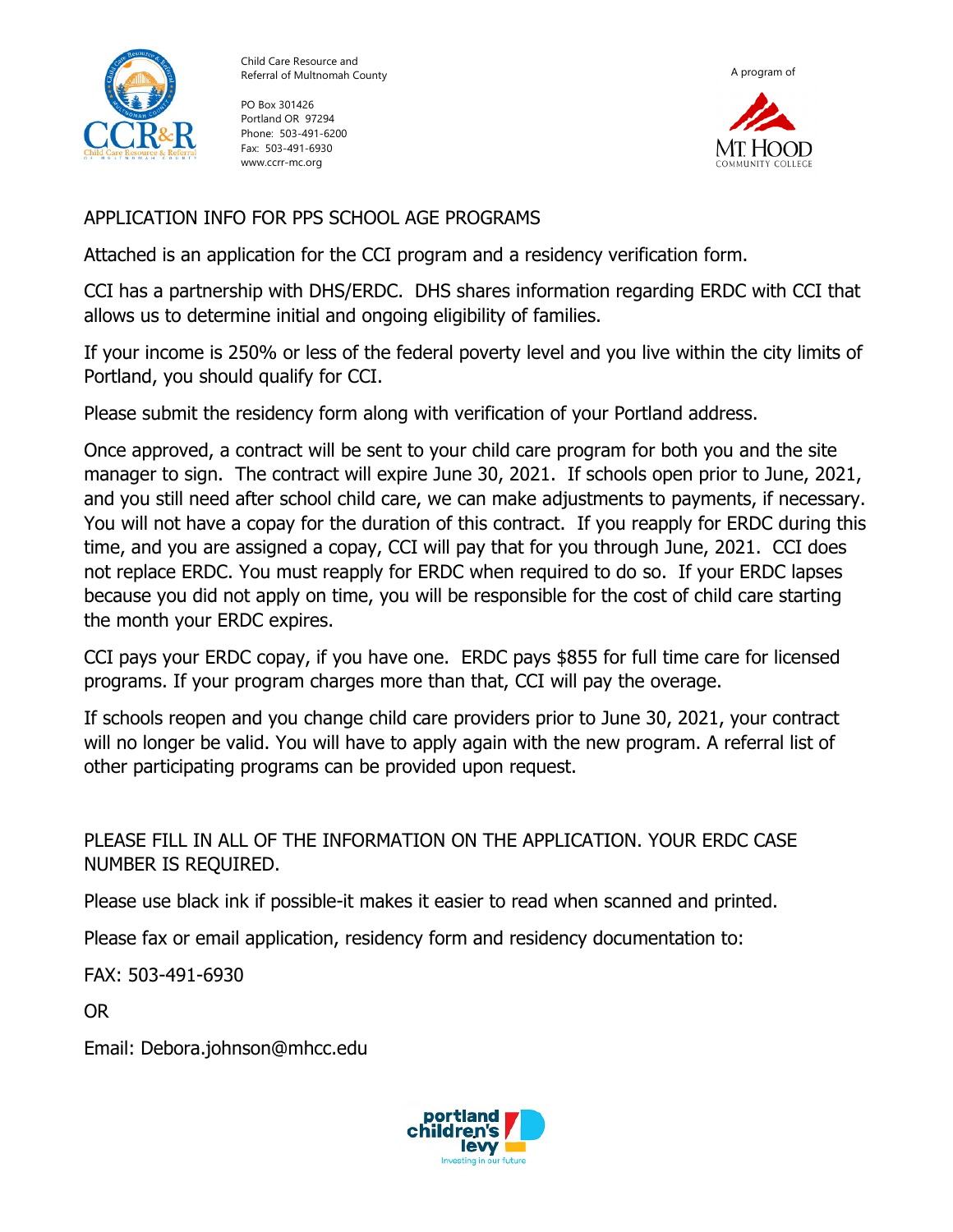**Child Care Resource and Referral of Multnomah County**

4510 NE 102nd Ave Portland OR 97220 Phone: 503-491-6200 Fax: 503-491-6930 [www.ccrr-mc.org](http://www.ccrr-mc.org/)

## **COMMUNITY CHILDCARE INITIATIVE APPLICATION**



**Personal Information**

| <b>Full Name:</b> |                          |                                                                                                                                                                                                                               |                                                        |
|-------------------|--------------------------|-------------------------------------------------------------------------------------------------------------------------------------------------------------------------------------------------------------------------------|--------------------------------------------------------|
|                   | Last                     | <b>First</b>                                                                                                                                                                                                                  | МI                                                     |
| <b>Address:</b>   |                          |                                                                                                                                                                                                                               |                                                        |
|                   | <b>Street Address</b>    |                                                                                                                                                                                                                               | Apartment/Unit                                         |
|                   | City                     | $\overline{\mathsf{State}}$                                                                                                                                                                                                   | Zip Code                                               |
|                   |                          | Phone: ( )                                                                                                                                                                                                                    | Alternate Phone: ( )                                   |
|                   |                          |                                                                                                                                                                                                                               | Check a box for your preferred way to get information. |
|                   |                          | # of Adults in household: ___________ # of Children in household: ___________ ERDC Case Number: ______________________                                                                                                        |                                                        |
|                   |                          | Income Information - provide documentation                                                                                                                                                                                    |                                                        |
|                   |                          |                                                                                                                                                                                                                               |                                                        |
|                   |                          | Hours work per week: ___________________Date Started work: _____________________                                                                                                                                              |                                                        |
|                   |                          |                                                                                                                                                                                                                               |                                                        |
|                   |                          | Hours work per week: ______________________Date Started work: __________________                                                                                                                                              |                                                        |
|                   |                          | Additional Income - Please provide documentation                                                                                                                                                                              |                                                        |
|                   |                          | Source:                                                                                                                                                                                                                       |                                                        |
|                   |                          | Children in Care - Please provide attachment for additional children                                                                                                                                                          |                                                        |
|                   |                          |                                                                                                                                                                                                                               |                                                        |
| Child's Name:     |                          | $DOB:$ $\overline{\phantom{a}}$                                                                                                                                                                                               |                                                        |
|                   |                          |                                                                                                                                                                                                                               |                                                        |
|                   |                          |                                                                                                                                                                                                                               |                                                        |
|                   |                          | Currently receiving DHS Employment Related Day Care (ERDC) assistance? (You must apply for ERDC before seeking CCI assistance.)                                                                                               |                                                        |
|                   |                          | If YES, Monthly Co-pay: 1f NO, have you applied?<br>16 NO, have you applied?<br>Date applied: 2011                                                                                                                            |                                                        |
|                   | <b>Contract Contract</b> | Denial Reason: Note and the set of the set of the set of the set of the set of the set of the set of the set of the set of the set of the set of the set of the set of the set of the set of the set of the set of the set of | (Please Include your denial letter)                    |



Date Received: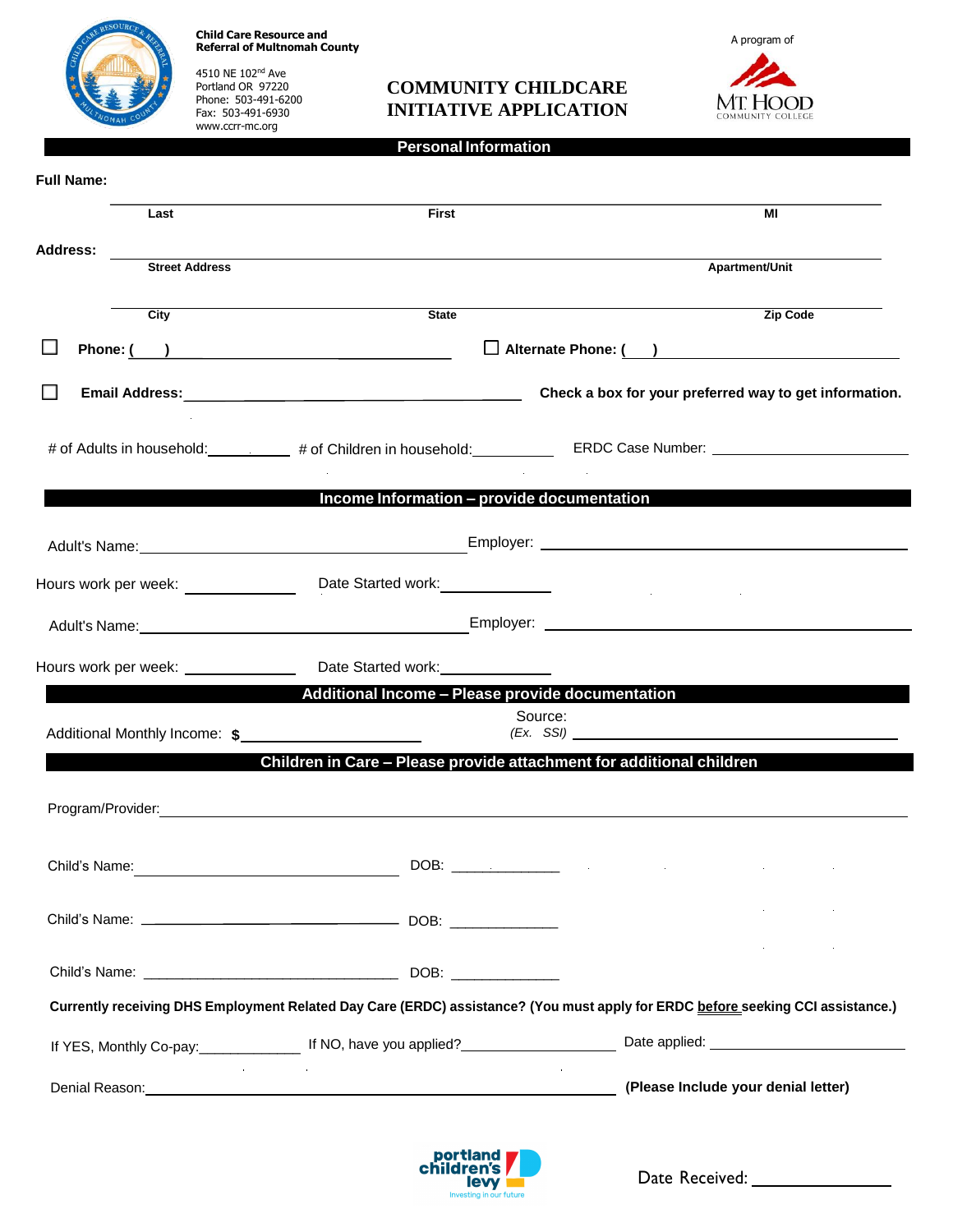

**Child Care Resource and Referral of Multnomah County**

4510 NE 102nd Ave Portland OR 97220 Phone: 503-491-6200 Fax: 503-491-6930 [www.ccrr-mc.org](http://www.ccrr-mc.org/)



# **COMMUNITY CHILDCARE INITIATIVE LETTER OF INTEREST FOR PARENTS**

Please complete this form if you are interested in being considered for the *Community Childcare Initiative*, funded by the Portland Children's Levy.

Child Care Resource and Referral of Multnomah County (CCR&R) administers child care financial resources that may pay a portion of the cost of child care. CCR&R will determine the financial amount per child. Each participating family pays no more than 10% of their gross income toward child care costs. Your chosen child care provider *must* be a CCI participant. Eligible families/children must live in the city limits of Portland, Oregon.

#### **Please fax or mail this completed form,** *along with 3 months of income documentation***, to CCR&R Attention: Deb Johnson email: debora.johnson@mhcc.edu**

Please call 503-491-6220 with any questions. Thank you for your interest!

## **Monthly Income Limits\*\***

| <b>Number of</b><br>people in<br>family | <b>ERDC &amp;CCI</b><br><b>Gross Income Limit</b><br>185% | <b>CCI</b><br><b>Gross Income</b><br>Limit 186-200% |
|-----------------------------------------|-----------------------------------------------------------|-----------------------------------------------------|
| 2                                       | \$2,658                                                   | \$2,873                                             |
| 3                                       | \$3,349                                                   | \$3,620                                             |
|                                         | \$4,039                                                   | \$4,367                                             |
| 5                                       | \$4,730                                                   | \$5,113                                             |
| 6                                       | \$5,421                                                   | \$5,860                                             |
|                                         | \$6,111                                                   | \$6,607                                             |
|                                         | \$6,802                                                   | \$7,353                                             |

Parent pays 10% of their salary before taxes (Gross Income)

*Preference for financial resources will go to children ages 0-3 years, families with multiple children, and families with children with special needs.*

\*\*Healthcare Facility Regulation Division/Office of Health Planning, Georgia Department of Community Health, 1/23/2020

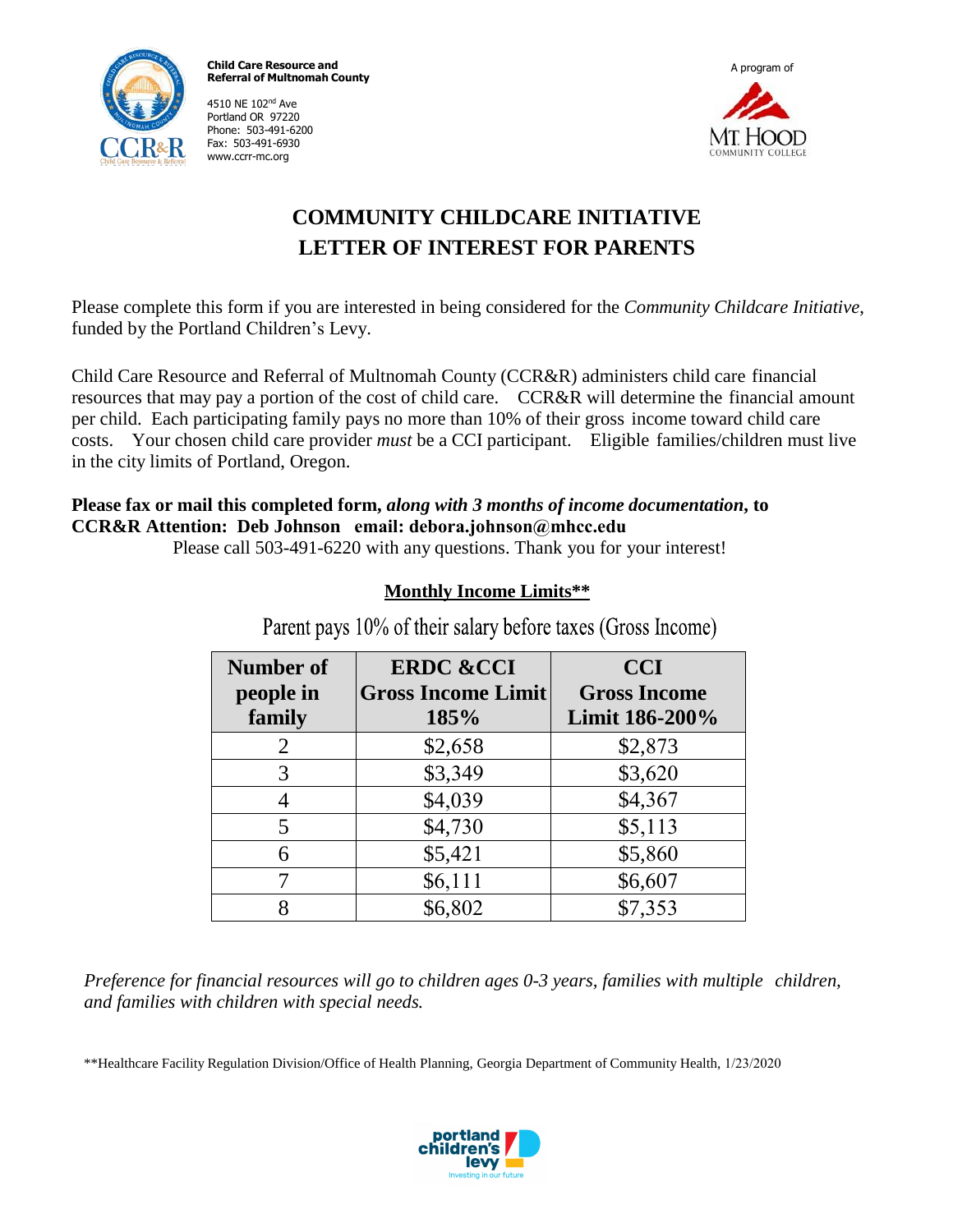

**Child Care Resource and Referral of Multnomah County**

4510 NE 102nd Ave Portland OR 97220 Phone: 503-491-6200 Fax: 503-491-6930 www.ccrr-mc.org





#### COMMUNITY CHILDCARE INITIATIVE Certification of Multnomah County, Portland, Oregon Residency or Domicile

Name: Date:

#### **Acceptable Residence Documents**:

Property tax record, utility bills, rent receipts, rental agreement

Document showing receipt of assistance from an agency in Multnomah County, Portland, Oregon

- Mortgage documents issued within the current or immediate preceding year
- Oregon DMV address sticker with residence address only (the sticker will not be accepted if it contains a mailing address)
- A statement from the applicant's spouse or domestic partner. The spouse or domestic partner must reside at the same address, accompany the applicant and present "Proof of Residence Address"
- A utility hook up or work order dated within 60 days of the application
- Payment booklet
- Mail must include applicant's first and last name and cannot be addressed "in care of", "for", or "parent of" o Mail addressed with a "forwarding label" or an "address label" affixed to the envelope or contents are not acceptable o Mail must be dated within 60 days of application
- Mail from the following sources are acceptable:
	- o Credit card companies
		- o U.S. Treasury
		- o Social Security Administration (including benefits letter)
		- o Oregon State government agencies (including city and county agencies)
			- $\Box$  Mail from DMV can only be addressed to the residence address (mail containing a mailing address is not acceptable)
			- Mail from the United States Postal Service confirming an address change is not acceptable
		- o Utility companies
		- o Insurance companies
		- o State and Federal Revenue Departments
		- o Originators of out-of-state clearance letters; and
	- o Educational institutions.
- Oregon vehicle title or registration documents containing only residence address.
	- o If the document contains a mailing address the document will not be accepted
	- o If using a vehicle registration/title you must be the primary owner of the vehicle
- Oregon voter notification card
- Manufactured Structure Ownership documents issued only by Oregon Department of Consumer & Business Services;
- Selective Service card
- Medical or health card
- Educational institution transcript forms for the current school year
- Unexpired professional license issued by an agency in the U.S.
- Form DS2019, Certificate of Eligibility for Exchange Visitor (J-1) status
- An approved letter from a homeless shelter, transitional service provider, or a half-way house verifying that the parent resides at the shelter address

(For office use only: Date and initial receipt of proof next to item/s rec'd)